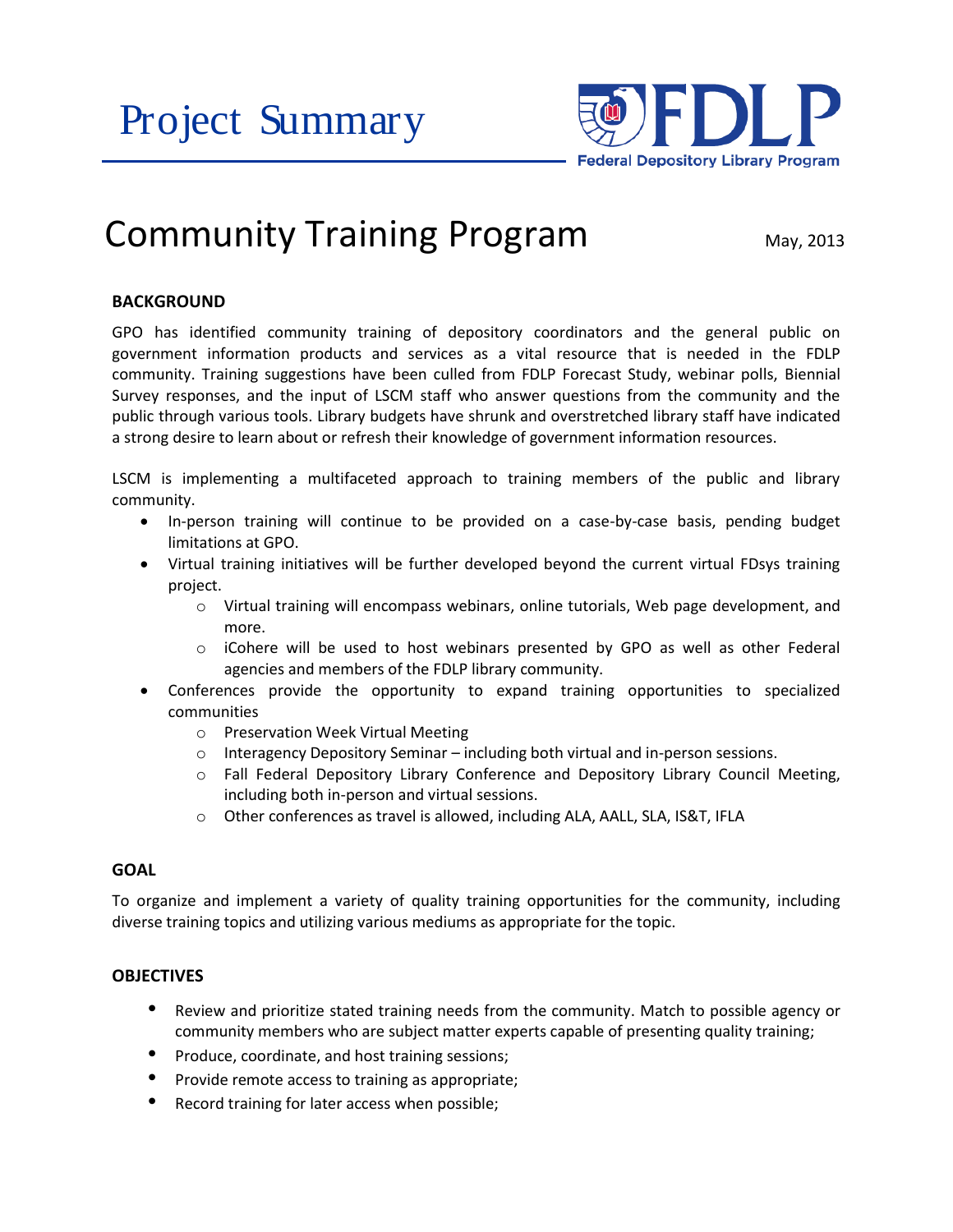- Archive training and training content in appropriate location for accessibility;
- Deliver certificates of participation to remote attendees;
- Investigate continuing education accreditation for GPO sponsored training, and
- Analyze evaluations and provide recommendations for future directions.

#### **ROLES AND RESPONSIBILITIES**

The multi-faceted approach to training will involve the use of LSCM staff from each of the units. Some staff will be regularly tasked with coordinating training sessions. Others will be tapped onto as needed as Subject Matter Experts (SMEs). An overall coordinator will be hired when there are sufficient funds available.

| Role                       | <b>Responsibility</b>                                                                                                                                                                                       |
|----------------------------|-------------------------------------------------------------------------------------------------------------------------------------------------------------------------------------------------------------|
| <b>Project Coordinator</b> | Coordinates training sessions and program objectives. Ensures overall<br>goals of the Community Training project are identified and achieved.<br>Manages non-FDsys virtual and in-person training sessions. |
| Program Manager            | Manages the iCohere platform for virtual training sessions.                                                                                                                                                 |
| Program Manager            | Ensures in-person and virtual FDsys training sessions are organized,<br>training objectives are achieved, and maintains project documentation.                                                              |
| Conference Coordinator     | Manages the in-person conference logistics.                                                                                                                                                                 |
| <b>Team Members</b>        | GPO staff who host, present, or provide support for training sessions.                                                                                                                                      |

#### **DELIVERABLES**

| Project Team                            | Establish a dedicated team within LSCM to determine priorities,<br>timeline, establish curricula, manage webinars and in-person<br>training, assign roles, and provide train-the-trainer sessions. |
|-----------------------------------------|----------------------------------------------------------------------------------------------------------------------------------------------------------------------------------------------------|
| <b>Priority List</b>                    | Establish a priority list of educational sessions based on<br>community need and demand.                                                                                                           |
| Schedule                                | Develop a schedule for webinars and in-person training sessions.                                                                                                                                   |
| <b>FDsys Webinars</b>                   | Continue with the administration of FDsys webinars, incorporating<br>updates and changes to the system into the training curricula.                                                                |
| Webinar development with<br>outside SME | Coordinate training with other Federal agencies or community<br>members for other priority topics.                                                                                                 |
| Curricula Development                   | Based on the priority list, begin developing webinar material for<br>educational sessions.                                                                                                         |
| <b>Conference Training</b>              | Conduct virtual spring Depository Library Council meeting, and in-<br>person and virtual Interagency Depository Seminar and fall DLC.                                                              |
| <b>Training Awareness</b>               | Integrate an overview of the training initiative, archive of training<br>sessions, training resources, and a mechanism to request training<br>into the FDLP.gov Web site.                          |
| <b>Training Evaluation</b>              | Develop training evaluation mechanisms. Review feedback<br>received to gauge the success of each webinar/curriculum/session.<br>Adjust training as necessary.                                      |